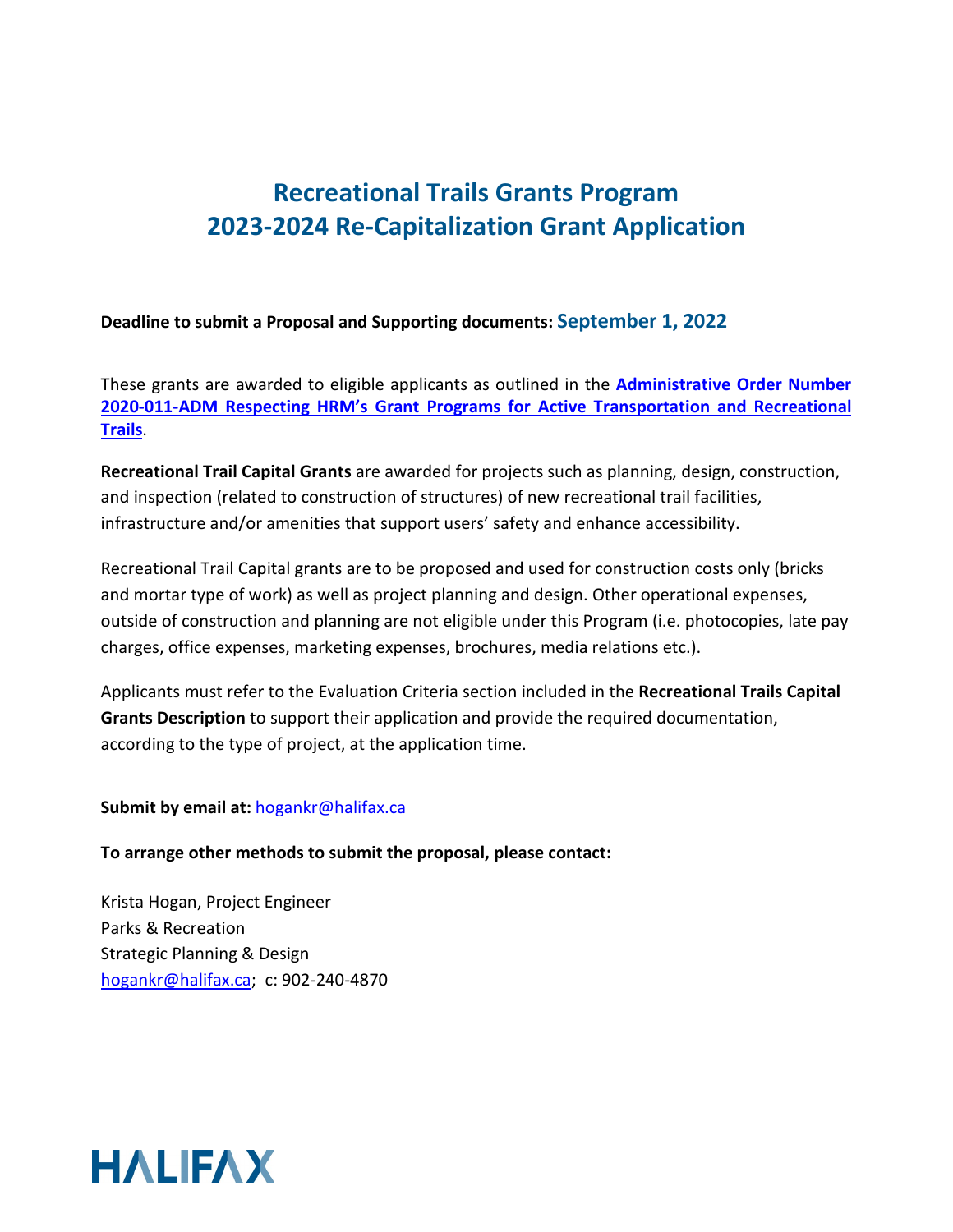### **1. Project Delivery**

1.1. Project to be delivered by the: ☐Trail Organization ☐HRM ☐Other If Other, describe:

**If you marked HRM to deliver the project on HRM land, these proposals will be considered by HRM based on HRM priorities, Capital Projects Planning, Capital Budget approval, and HRM staff capacity to deliver the project proposed.**

### **2. Trail Organization Identification**

2.1. Name, Mailing Address, Email, Website

#### 2.2. Latest AGM date:

2.3. Latest renewal with Registry of Joint Stocks Companies:

2.4. Chair(s), Treasurer and others authorized to sign agreements: Name, Phone and Email

#### 2.5. Application contact (s): Name, Email, Phone

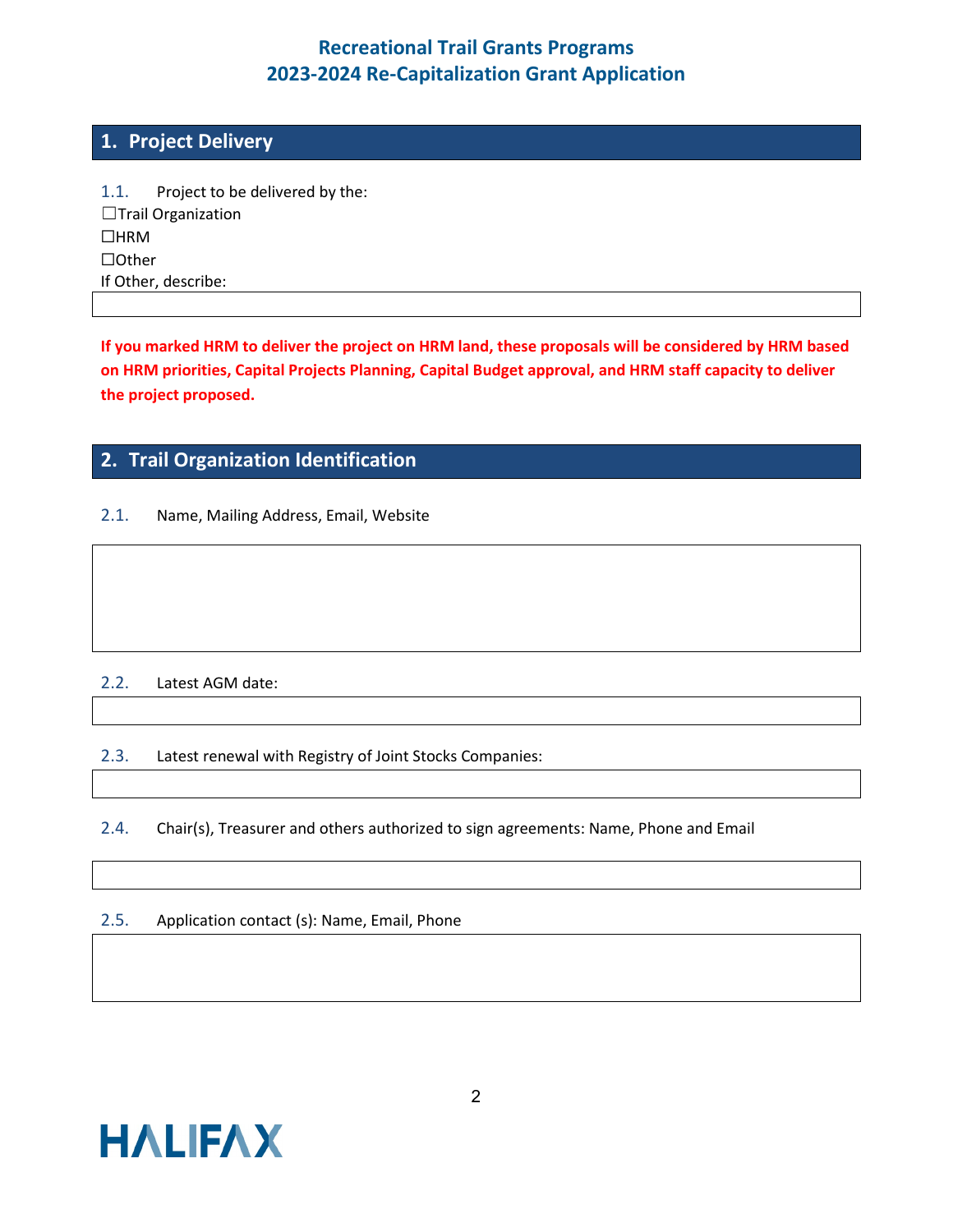#### 2.6. Project contact (s): Name, Email, Phone

2.7. How is your Trail Organization supporting, encouraging, and promoting recreational trails? Mark what applies and attach supporting documentation (e.g. RJSC registered Organization's Statement, By-laws, Board mandate, Board approved motion/ document)

 $\Box$ broad/ diverse mandate and by-laws supporting HRM objectives for recreation, walking, cycling, and accessibility;

 $\Box$  the general membership is broadly representative of the community;

□ composition of board and members at large can encourage and promote recreation and can bring issues to be addressed in board meetings.

2.8. Please provide info related to recent (within the past year) local community engagement and consultations (e.g. Annual General Meetings with membership and public participation, community open houses, or public engagement opportunities) where members of the community and board members have provided input regarding the proposed project.

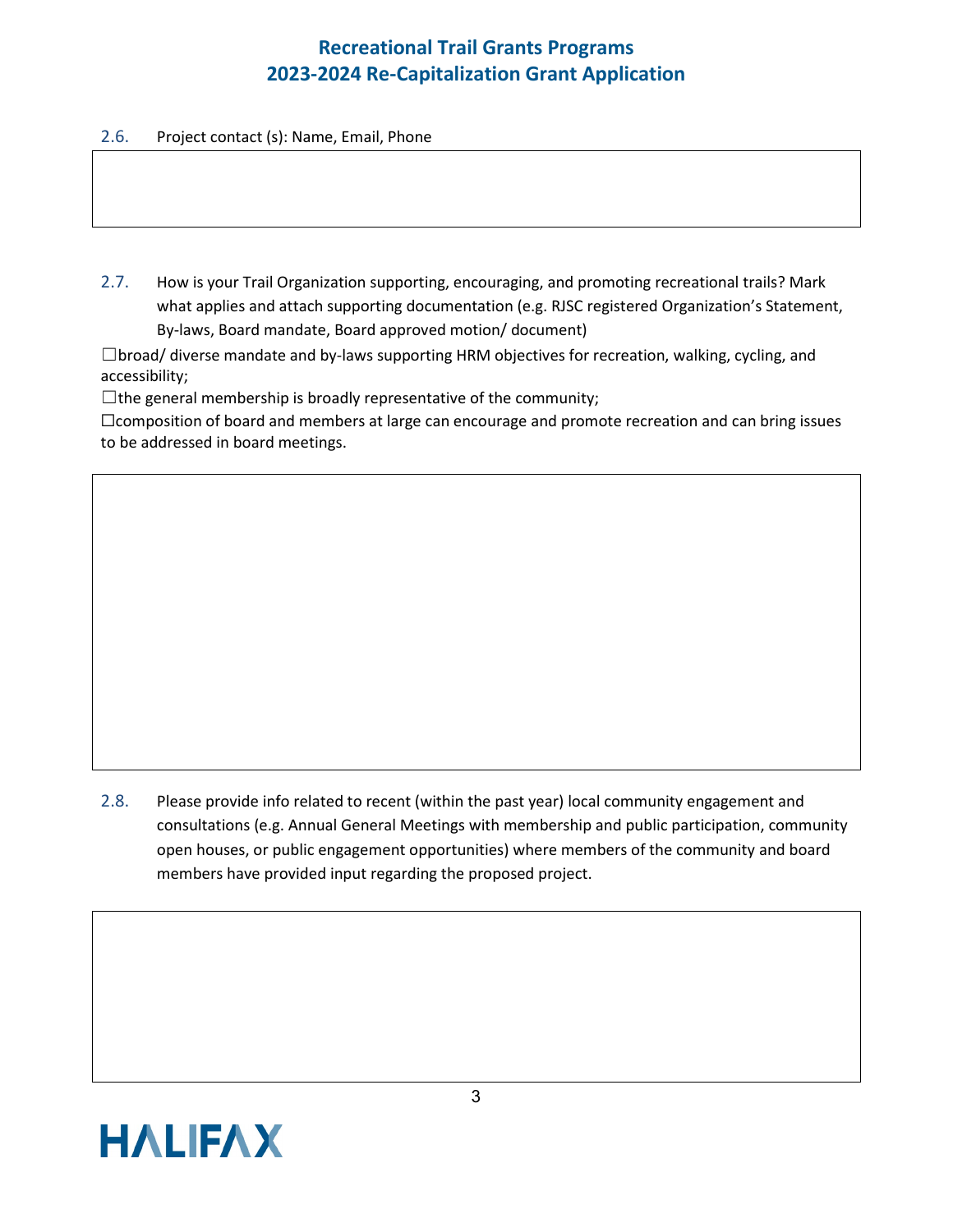### **3. Project Identification**

- 3.1. Name of the trail/location where the project is proposed. Describe location (section of the facility) where the re-capitalization work is proposed. What are the current permitted uses of the trail? Was any re-capitalization work completed previously? If so, what and when? **Please provide a map of the area marking the proposed project.**
- 3.2. Please list the Landowner (s) along the corridor proposed and attach the written permission (if available) from the Landowner(s) for the project proposed. If applicant has an existing License Agreement with HRM, attach to submission. If applicant does not have an existing agreement with HRM, also identify below.

3.3. What issues from the list below have determined the project proposal submission? **Please provide details/ supporting documentation.**

 $\Box$ Filed safety issues/ accidents history on the facility were received by the group or HRM

 $\Box$ Trail is being upgraded to meet a different standard, classification or primary use

☐Extensive emergency work is required to restore/ replace the trail or a section of trail to safety standards as per a structural engineer report

☐Extensive emergency work is required to restore/ replace infrastructure such as bridges, culverts to safety standards as per a structural engineer report

☐Extensive work is required to restore the trail or a section of trail or infrastructure to a safety standard for users due to vandalism

☐Extensive work is required to restore the trail or a section of trail to a safety standard for users due to natural wear where routine maintenance failed or is not effective

☐Extensive work is required to restore the trail or a section of trail to a safety standard for users due to motorized use on a motorized trail

☐Extensive preventive work is required to restore infrastructures such as bridges, culverts, fencing, railings to safety standards as per a structural engineer report

 $\Box$ Opportunity to integrate project with another community group's project along the same corridor Additional Details:

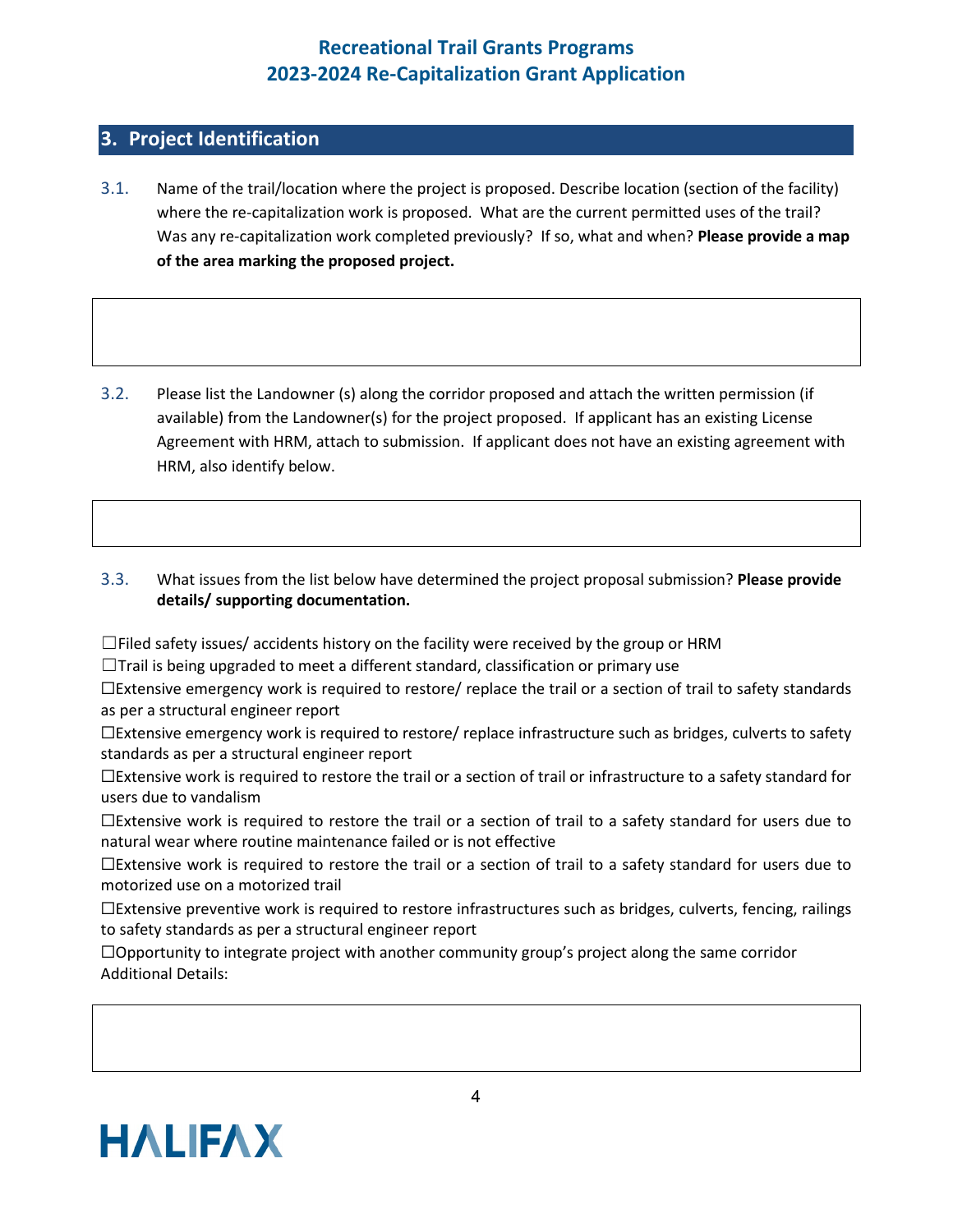3.4. What is the type of work proposed to complete in the 2023 - 2024 fiscal year? **Please check one and provide any supporting details and documentation, as appropriate.**

 $\Box$ Engineering study to assess cost-benefit analysis for future re-capitalization project (s)

 $\Box$ Engineering re- design and tendering package for future re-capitalization project(s)

☐Construction of trail recapitalization to accessibility and safety standards as per current HRM and Provincial guidelines

□Infrastructure mandatory inspection

 $\Box$ Infrastructure engineering re-design and tendering package for future re-capitalization project(s)

 $\Box$  Construction of infrastructure to safety standards as per current HRM and Provincial guidelines

☐Replacement of amenities damaged beyond repair

☐Other

Additional Details:

3.5. What standard do you propose to reinstate the trail/ infrastructure/ amenities to?

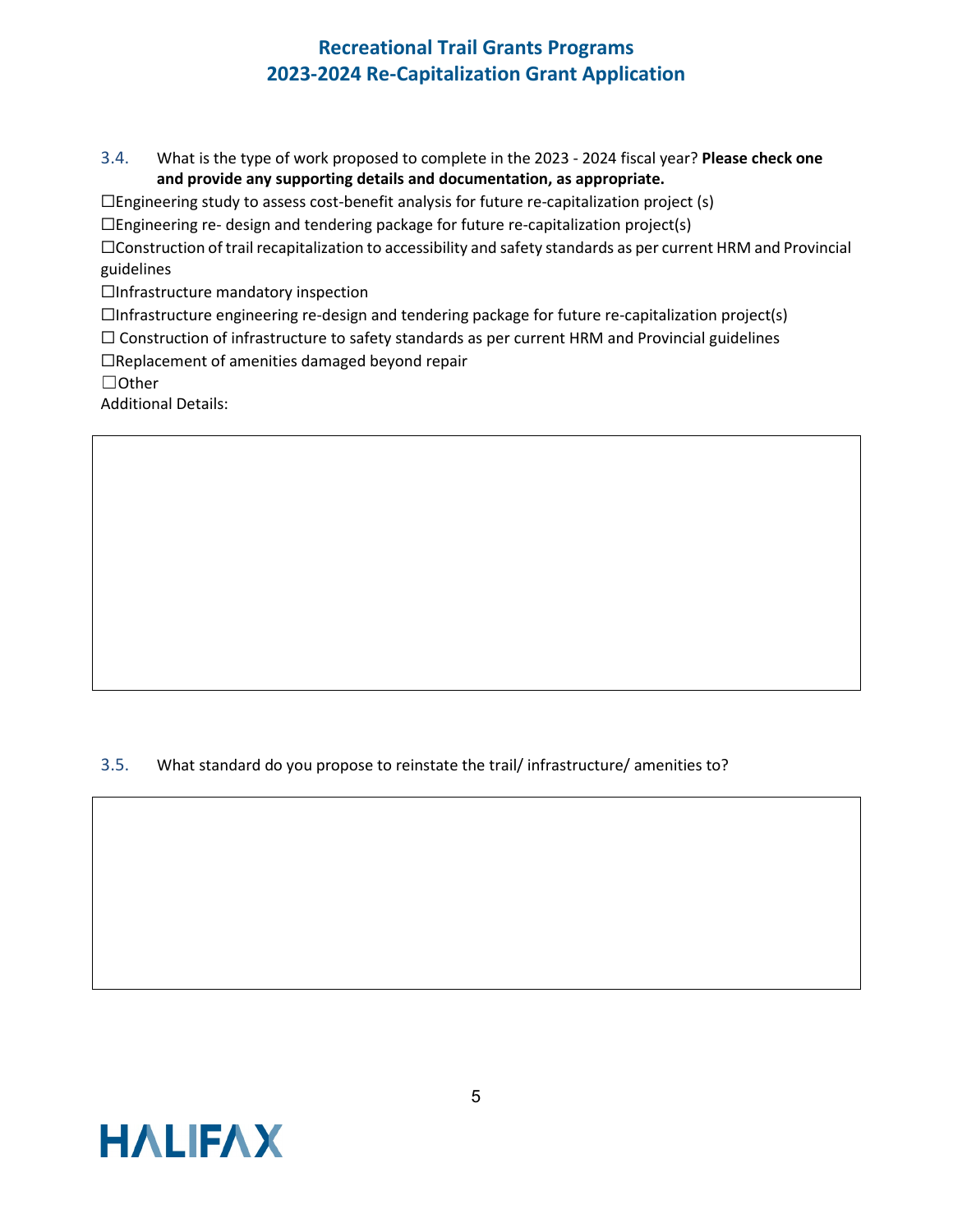3.6. What constraints have come from proposing and planning this project? If there are any potential issues how that will be addressed etc.- **attach supporting document, if available.**

3.7. Which conditions are met?

**Please attach supporting documents available from the list below. Outstanding documents will impact your organization's ability to sign awarding documents and receive funds.**

☐Tender package, engineering designs, if required, and all permits required were reviewed and discussed with HRM staff

 $\Box$ Depending on the scope of the project, tender package for construction with project deliverables and budget estimates for each type of work is either:

 $\Box$ developed by an engineer;

 $\Box$ determined based on group' previous projects costs with similar scope;

 $\Box$ determined based on consultation with other groups who had a similar project;

 $\Box$ Construction and environmental permits, and insurance are secured and valid for the project scope;

 $\Box$ Project is planned and designed to minimize negative impacts on the environment (vegetation, slopes, wetlands, water systems, drainage, rivers, shorelines, and wildlife habitats), and away from environmentally sensitive areas;

 $\Box$ Accessibility standards are included as applicable into the construction project plan;

 $\Box$ All constraints have been or can be addressed by the community group and/ or HRM prior to HRM's final approval;

☐A maintenance/ operation plan is in place to maintain the trail appropriate standards of accessibility and safety for all users after construction is completed

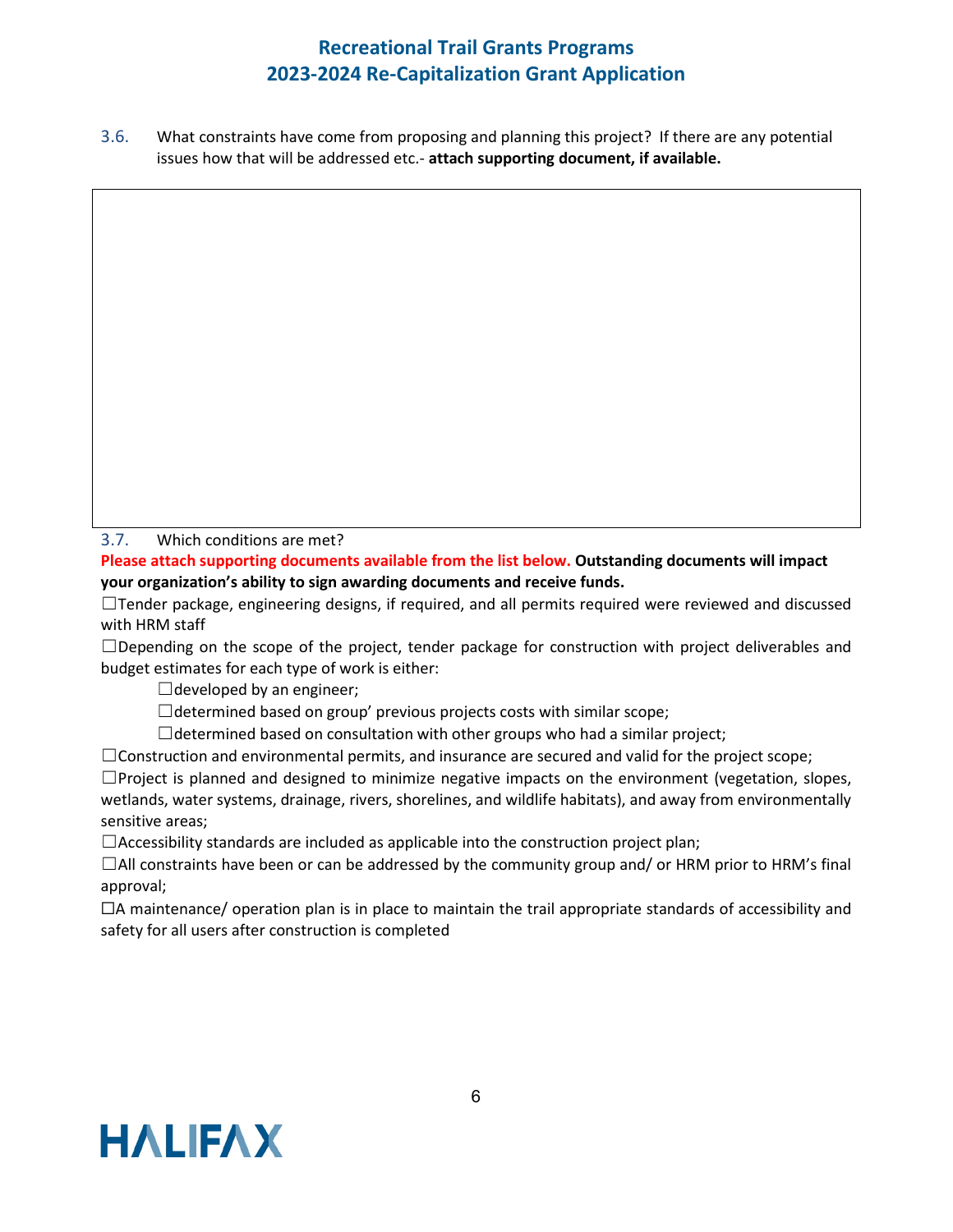#### **4. Recreational Value Questionnaire**

- 4.1. What modes of recreation will be accommodated/encouraged with this project? (e.g. hiking, mountain biking, etc.)
- 4.2. Will other recreational activities be facilitated by this project? (e.g. swimming, birdwatching, etc.)
- 4.3. Will the project achieve other social/environmental benefits? (e.g. access to heritage sites or natural features)
- 4.4. Does the project fill a gap, either locally or regionally, in terms of the type of recreation experience it provides?
- 4.5. Is parking available at the trailheads?
- 4.6. Are trailheads accessible by public transit?
- 4.7. Does the project provide opportunities for development of physical abilities? (e.g. fitness, skills, balance, agility)
- 4.8. Who will want to use the trails and why? (e.g. youth, seniors, families, etc.)
- 4.9. Does the trail connect to other recreational facilities? (e.g. other trails, bike lanes, sidewalks, parks, recreation centres)

4.10. Does the trail provide recreational opportunities for persons with limited mobility? Is the trailhead accessible to persons with limited mobility?

#### **5. Trail Organization Experience and Capacity**

- 5.1. Please describe:
- the organization's experience with planning, constructing, or managing and maintaining trails and amenities

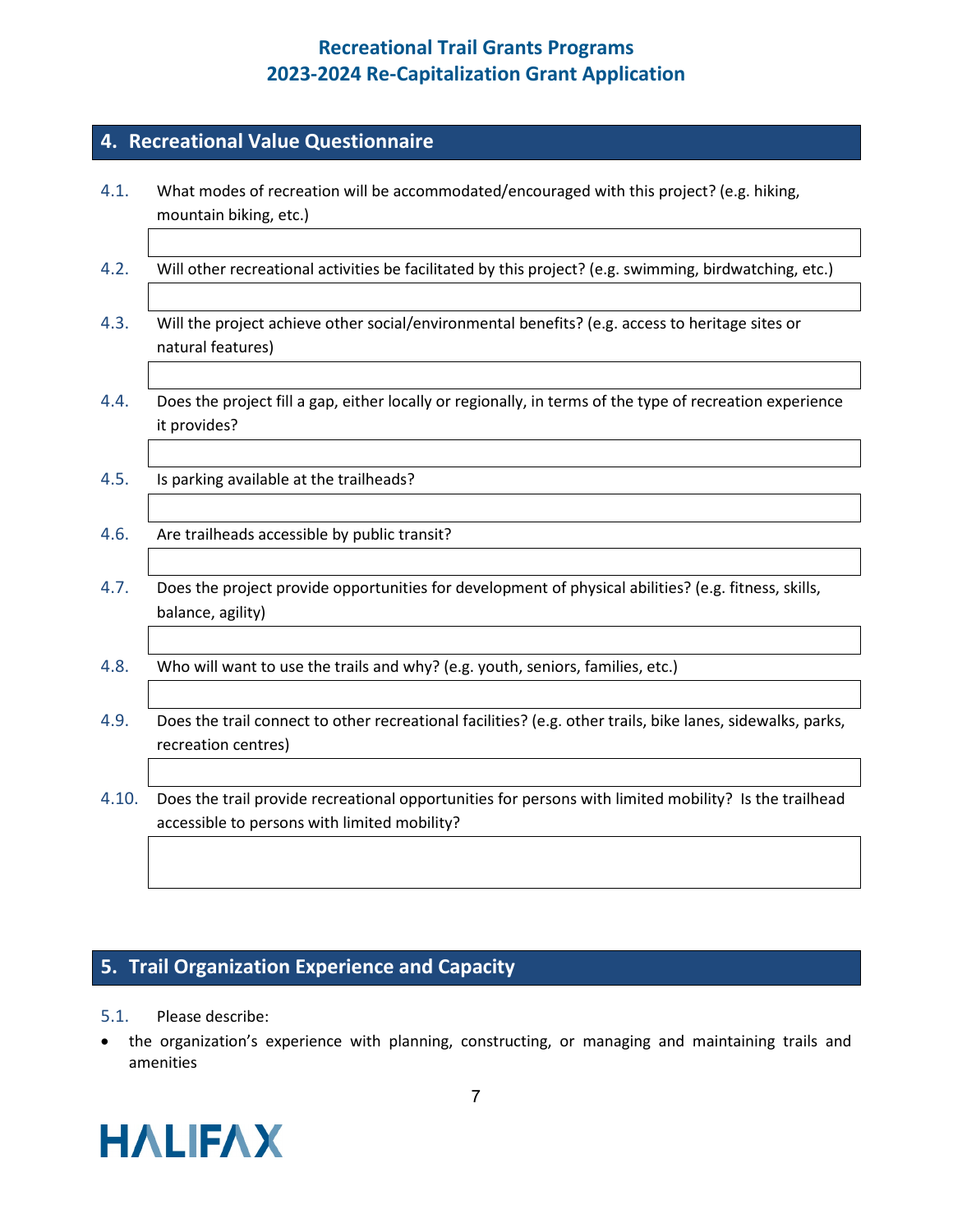• the organization's readiness/capacity to maintain the facility after completion

### **6. FUNDING REQUIRED**

**Please review Recreational Trail Re-Capitalization Grants Program Description related to HRM funding on lands not owned by HRM.**

6.1. Total Funds required (including HST) to complete all phases the project proposed in this application (**Also attach a detailed cost estimate breakdown when submitting your application)**:

6.2. 2023 - 2024 Amount (including HST) requested from HRM for the project proposed in this application:

6.3. Total Amount (including HST) requested from other funding sources (e.g. Municipal Councillor; Provincial Government, Federal Government; Private funding; Trail Organization's own funds; Others) for 2023 – 2024 for the project proposed in this application: